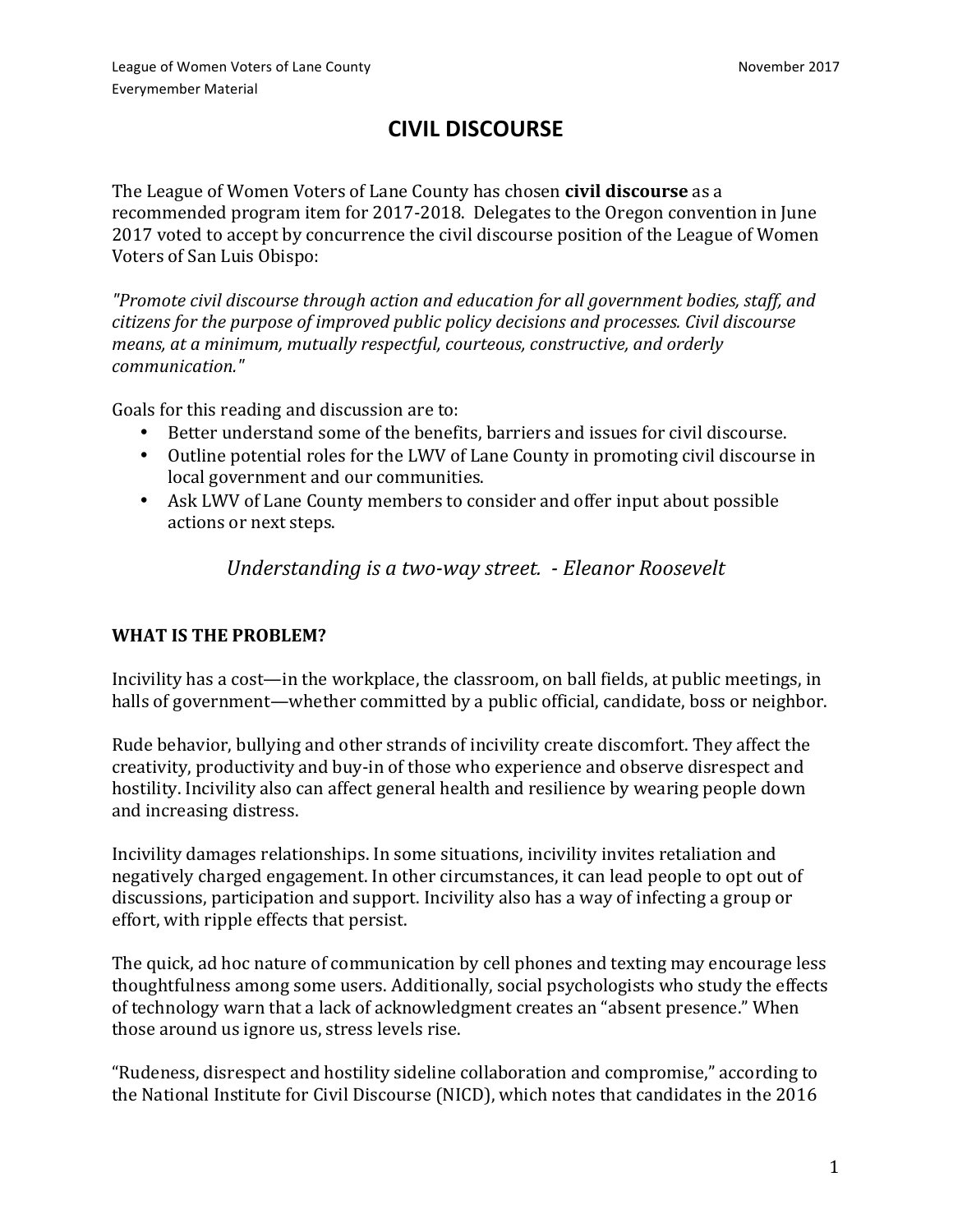League of Women Voters of Lane County November 2017 Everymember Material

campaigns exacerbated political incivility through disrespectful comments, name calling and insults toward members of minority groups. The Institute suggests the tone of campaigns led to physical violence—that uncivil words lead to uncivil actions.

Core NICD research has found that most people think that mocking a political opponent, making demeaning statements, refusing to listen to different points of view, and making exaggerated statements that misrepresent the truth are all uncivil behaviors.

Evidence suggests civility, or the perception of civility, has declined. Americans participating in a 2010 study (*Civility in America*) said politics and roadways were the most uncivil spaces in life. In a July 2017 poll, PBS NewsHour/NPR/Marist learned that Americans broadly believe civility is declining, with 70 percent of respondents saying incivility has increased since the 2016 presidential election. Americans blame politicians (64 percent), Internet and social media (63 percent), and news media (54 percent) for contributing to greater incivility, according to KRC Research, an international public opinion research consultancy.

Polarization contributes to incivility to the extent people are unable or unwilling to understand the viewpoints and choices of those with whom they disagree, and to mistrust and even disparage those others.

Social psychologist John Haidt has established a "moral foundations theory" that lays out principles that, to varying degrees, "undergird most people's moral values and judgments." He asserts that the moral worldviews of liberals and conservatives are composed of different combinations of these foundations. "Because each group has difficulty understanding the others' morality, they often demonize each other," Haidt says.

Research shows that online or offline, we tend to talk politics with people with whom we already agree. This can further like-minded enclaves (virtual and physical) in which we may misunderstand and mistrust outsiders more. Ignorance, mistrust and fear across differences also may drive disrespect and incivility.

Lack of civic education may contribute to incivility by reducing understanding of the roles, responsibilities, needs and assets of both government/civic institutions and community members. Distrust of government and traditional institutions weakens support and cohesion.

For the purposes of this study topic, the League focuses primarily on civil discourse as a value and set of behaviors for conducting the public's business in "an open exchange of ideas and expression of values that will lead to better problem-solving and more effective government." (National Institute for Civil Discourse)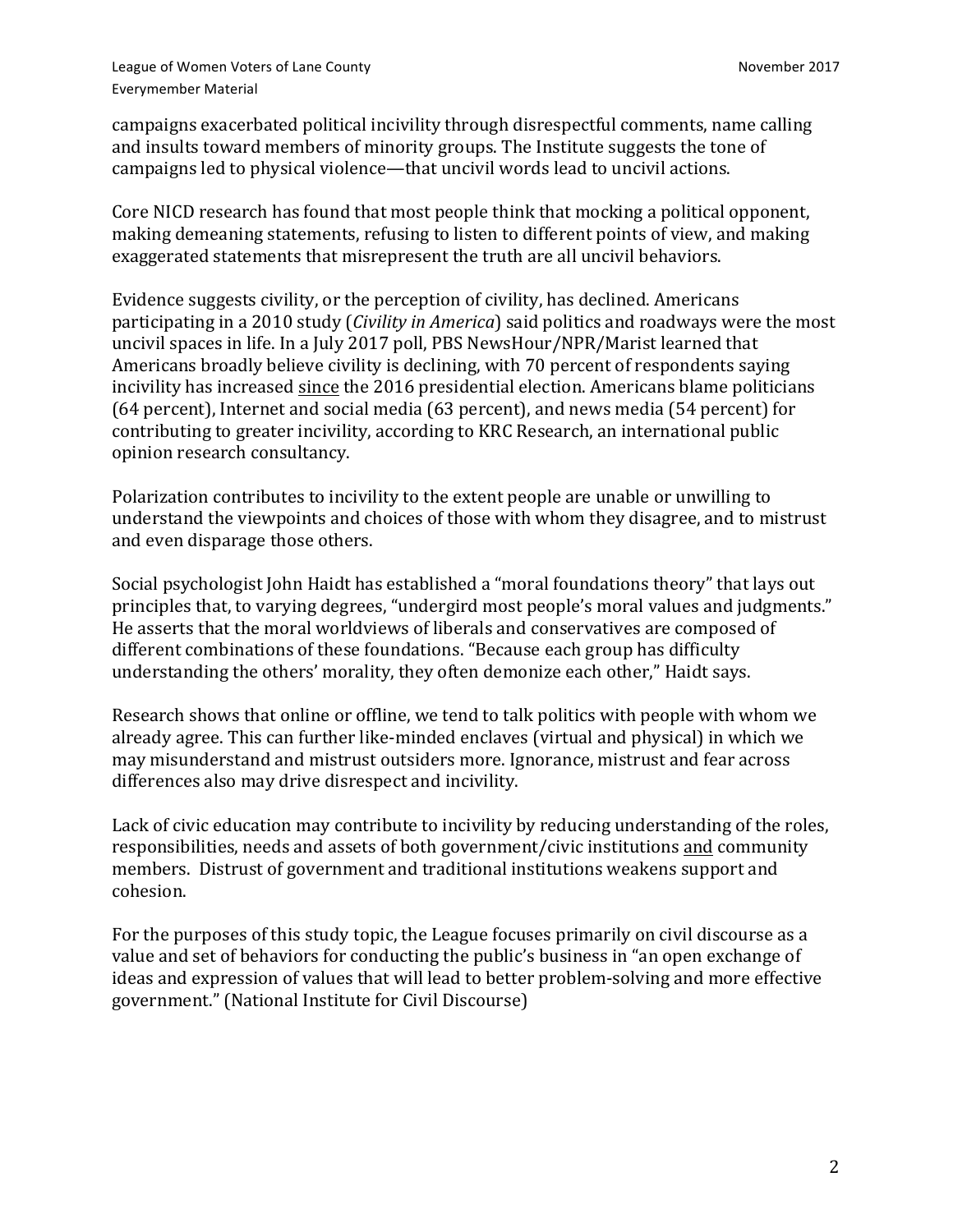#### **WHAT IS CIVIL DISCOURSE?**

"Civil discourse means, at a minimum, mutually respectful, courteous, constructive, and orderly communication." – LWV of San Luis Obispo, Civil Discourse Study, 2014

"A dialogue in which all participants have a right to speak and to be heard. Such dialogue is characterized by respectful participation, sharing the time equitably, attentive listening, and balanced discussion" – LWV of San Diego, "Putting Civility into Action"

"Civility in our democracy is not about squelching assertiveness, protest, civil disobedience, or rigorous discussion of the issues. Civil discourse and deliberation is a set of attitudes, behaviors and skills that support thoughtful, fact and values-based discussions when citizens and public officials do come to the table to talk." - LWV of Washington, "Civility in Our Democracy Program," 2012-2013

"A 2011 conversation among national leaders from many fields, held at the US Supreme Court, defined civil discourse as 'robust, honest, frank and constructive dialogue and deliberation that seeks to advance the public interest.' " (Brosseau 2011)

Civility is "...the sum of the sacrifices we make for the sake of living together."  $-$  Stephen Carter, Bloomberg View

#### WHY DOES CIVIL DISCOURSE MATTER?

- Studies show that exposure to uncivil discourse in the media erodes political trust and produces more negative assessments of political institutions.
- A lack of civil discourse impairs the functioning of our civic institutions (gridlock, polarization, shallow support for policies and actions)—leading to withdrawal of public backing and participation, which fundamentally weakens democracy.
- Civil discourse promotes informed discussion of public issues essential for government bodies and citizens to make good decisions. Decisions are seen as more fair and legitimate. People feel a greater sense of empowerment and efficacy.
- We need to be the change we want to see if we are to attract young people to government service and civic engagement (and to keep others in the arena).
- Citizens and elected officials are able to express their free speech, but in an environment that makes them feel safe and respected.

*I* think a major act of leadership right now, call it a radical act, *is* to create the places and processes so people can actually learn together, *using our experiences.* - Margaret J. Wheatley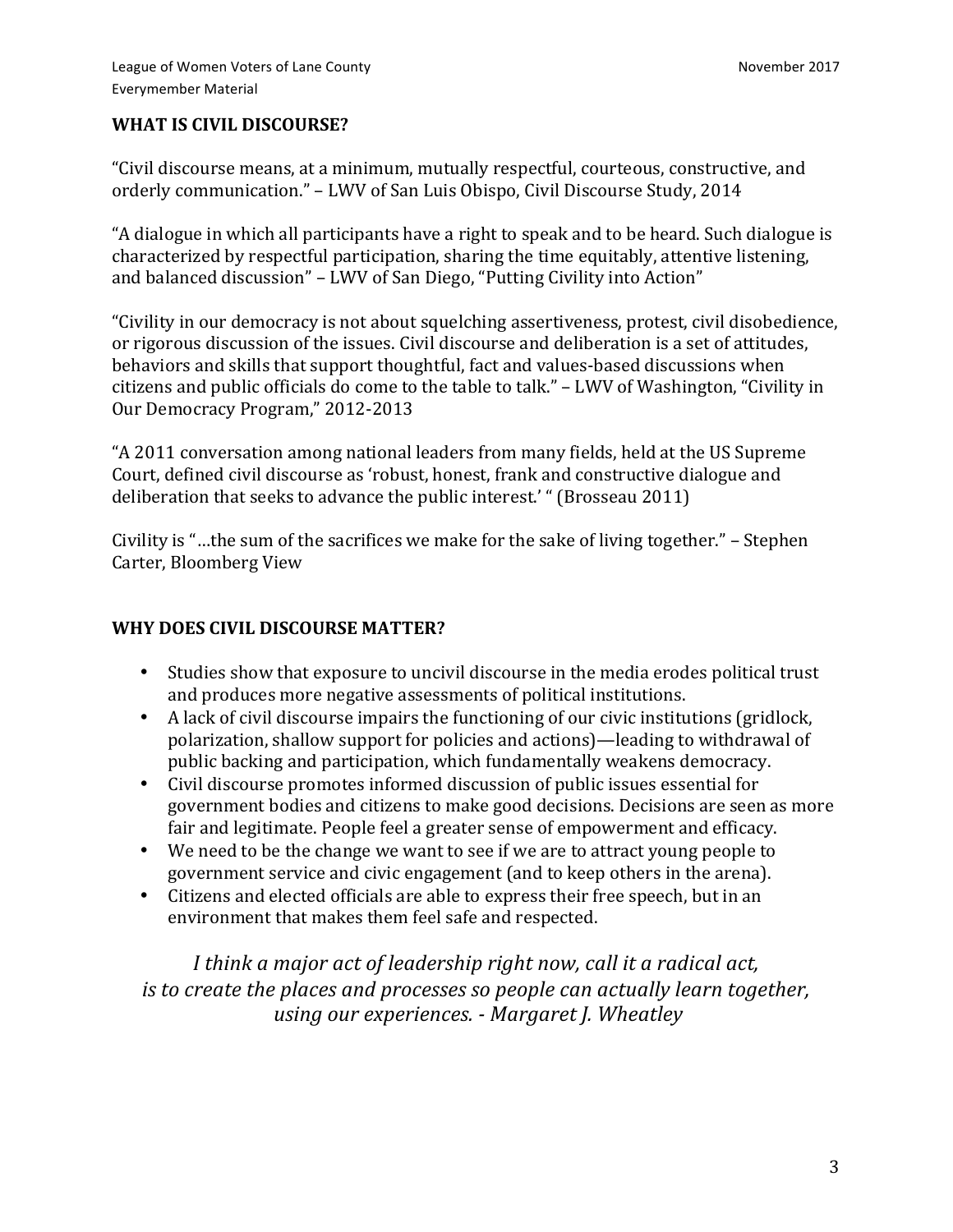### WHAT IS THE ROLE OF THE LEAGUE OF WOMEN VOTERS?

League organizations at the national, state and local levels commonly adopt positions on governance. The LWV of Lane County, for example, offers these criteria for evaluating the structure of local government: adequacy of services, organizational simplicity, flexibility, citizen participation, equitable cost-benefit relationship, political feasibility, legal and administrative authority, effectiveness of governance, economy of administration and intergovernmental cooperation.

Though these qualities may contribute to civil discourse, the LWV of Lane County does not explicitly call out civil discourse as a value for local institutions. The LWV of Oregon suggests the following:

| Promote                                                     | Promote civil discourse in local government and in our communities. |
|-------------------------------------------------------------|---------------------------------------------------------------------|
| Educate                                                     | Educate League members and civic leaders about best practices.      |
| Model                                                       | Model civil behavior in all interactions.                           |
| Advocate                                                    | Advocate for improved civil discourse and inclusive dialogue.       |
| Partner                                                     | Partner with others to convene community conversations/forums.      |
| WHAT IS THE LEAGUE'S ROLE?<br>LWVOR Convention, May 6, 2017 |                                                                     |

As previously noted, the LWV of Oregon adopted the civil discourse position from the LWV of San Luis Obispo. Key points:

- "The League (of San Luis Obispo) supports policies and actions that achieve a responsible and representative government, *promote civil discourse*, increase citizen understanding of finances and greater involvement of the public and staff in budget making and long-range financial planning, and provide for the periodic evaluation of locally levied taxes, licenses, and fees."
- Promote civil discourse through action and education for all government bodies, staff, and citizens for the purpose of improved public policy decisions and processes. Civil discourse means, at a minimum, mutually respectful, courteous, constructive, and orderly communication.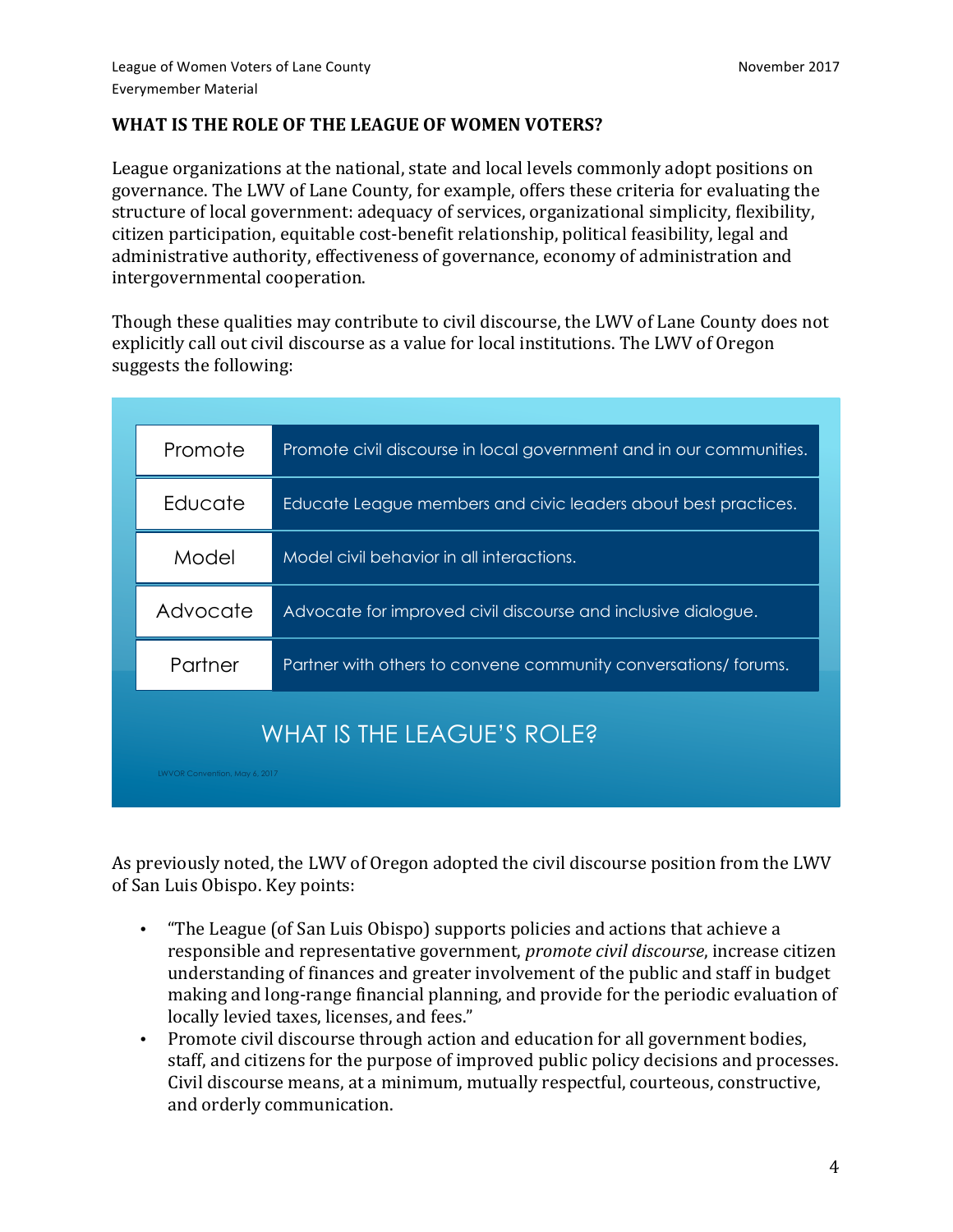The LWV of San Luis Obispo emphasized it did not seek a position on civil discourse to take action *against* elected officials. The organization "especially wanted to avoid any misperceptions by citizens that we were out to regulate, control, or impede their first amendment right to free speech. The League of Women Voters has been an active champion of openness in government throughout our history."

The LWV of Tacoma-Pierce County (WA) in 2016-2017 undertook a series of community forums on civility in public discourse in partnership with the American Association of University Women (AAUW), National Association for the Advancement of Colored People (NAACP) and Restoring the American Dream (RAD). Civility, the organizations proclaimed, "is claiming and caring for one's own identity, needs and beliefs without degrading someone else's in the process."

Are there ways in which the LWV of Lane County might better support thoughtful, fact- and values-based discussions among community members and public officials? Options could include adopting and communicating definitions, positions and suggested guidelines; holding community forums and public conversations on civil discourse, including ways to talk across difference; and developing alliances around civil discourse.

## WHAT ARE CONSIDERED BEST PRACTICES FOR CIVIL DISCOURSE?

The LWV of San Luis Obispo determined that, for public meetings by local government, the designated leader or chairperson sets the tone. Consequently, its best practices for civil discourse include a focus on that role:

1. Lead by example and encourage others to do the same. Show respect to all in actions, body language, and speech.

- 2. Encourage open-spirited debates on all facts by contending parties.
- 3. Provide adequate time for public comment.
- 4. Actively listen. Thank speakers and, where appropriate, acknowledge public input.
- 5. Speak truthfully without distortion.
- 6. Never comment on the motivation of a speaker.
- 7. Limit discussion to the merits of issues. Explain the rationale and evidence to support opinions and conclusions.
- 8. Promote rules publicly. Give a brief reminder before meetings.

9. Encourage respectful speech as the most effective form of communication. Discourage or prohibit slanderous, profane, and negatively personal remarks.

10. Regularly review and update rules—city and county codes, codes of ethics, Robert's Rules of Order, and others.

Civility also was a prominent topic on school and college campuses across the country during the 2016 election. Many educators wrote articles directed to students with suggestions for how to model and encourage civil discourse in their lives. In summary, a review of several such articles calls people to: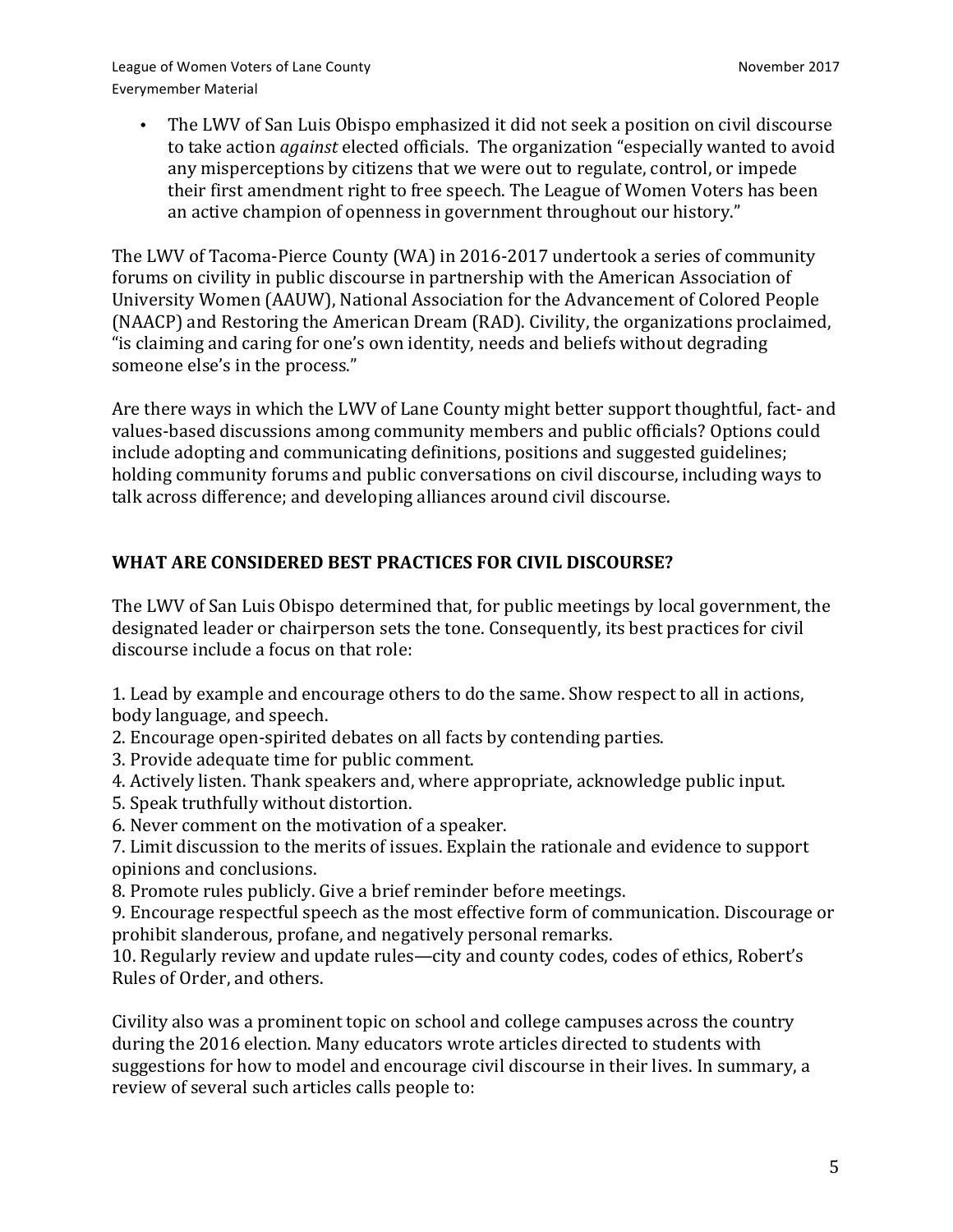- Never underestimate the power of **manners.**
- Seek **understanding.**
- Use facts (check your sources), and try to "use your facts in an even-handed manner." (Guffin and Grady)
- Pause. Take time to think before responding.
- Speak **about what you stand for**, rather than what you stand against.
- Use "I" statements (and, avoid "you" and "should").
- **Avoid binary thinking** (also referred to as "black and white" or "either/or" thinking).
- Use **language that engages** and draws the other in (avoid jargon that may seem to score rhetorical points but can preempt true discussion and understanding).
- **End on a positive** note. (Guffin and O'Grady suggest ending with, "I guess no amount of dialogue is going to change either of us. That's what makes this country so great—we're free to disagree!")

Close to home, governing bodies and other organizations throughout Lane County for the most part adopt "ground rules" to communicate expectations, promote robust and civil conversations, and encourage orderliness. The Eugene City Council, as an example, incorporates the following into its operating agreements adopted by resolution:

"The presiding officer shall be responsible for ensuring order and decorum are maintained. Behavior or actions that are unreasonably loud or disruptive shall be cause for removal from Council meetings. This includes engaging in violent or distracting action, making loud or disruptive noise or using similar language, and refusing to obey an order of the presiding officer. 

Council members speak only for themselves and shall be open, direct and candid. They work to keep discussion moving, and call for a 'process check' if the discussion becomes bogged down. Time limits may be set on topics. When councilors speak to each other during public meetings, last names shall be used during regular meetings but first names may be used during work sessions. The Mayor is, however, always referred to as 'Mayor.'"

It is in the common good to hold our political differences and the conflicts they create in a way that does not unravel *the civic community on which democracy depends.* - *Parker J. Palmer* 

## **WHAT ARE POTENTIAL LIMITATIONS TO CIVIL DISCOURSE?**

Social justice advocates differ in responses to hate speech and incivility. Consider mass protests against white supremacy, for example. Some, defending the social understanding of free speech as a broader value, might choose visible action that does not employ disruptive or violent action. Others assert the importance of denying hate speech a platform. Neither perspective may be interested in finding common ground with people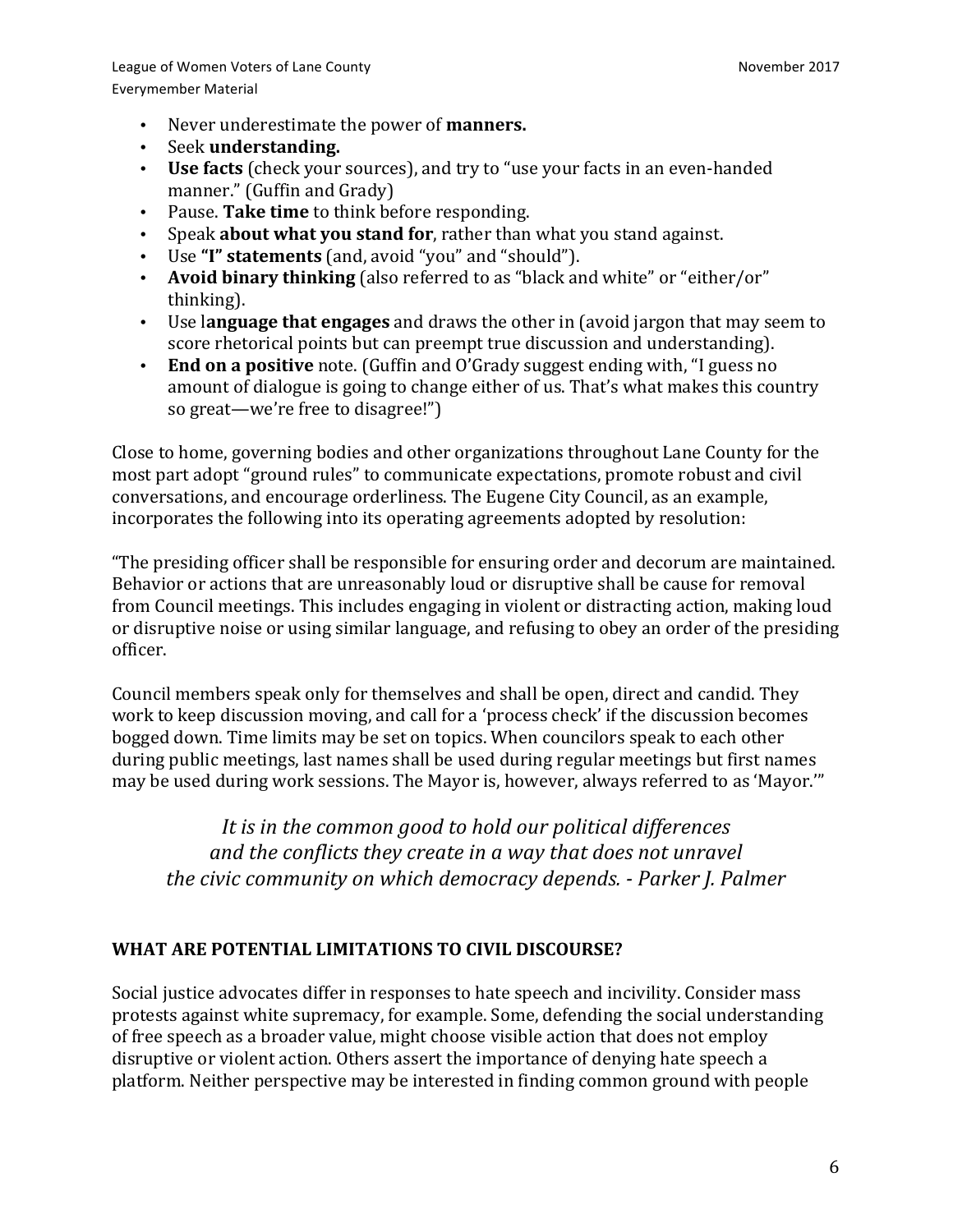League of Women Voters of Lane County November 2017 Everymember Material

they see as disagreeable or as holding repugnant and dangerous views. Similar dynamics exist for advocates on other issues and across the political spectrum.

How might this play out in the governmental or civic sphere? Where there is evidence or the perception that a civic institution does not uphold the Constitution, ignores human rights or otherwise violates essential standards, community members may believe their most effective and moral response is one that feels, well, uncivil. When threatened by harm considered existential or believing themselves on the margins, people also might express fear and anger—and may believe that "speaking truth to power" demands a wide range of tactics. 

"The fact is, certain speakers in the public sphere are at greater ease to be civil," according to law professor and critical theorist Bernard E. Harcourt, who notes that what counts as civil discourse is "politically loaded." How do life experiences affect our views on civil discourse? 

*True* peace is not merely the absence of tension; it is the presence of justice. *– Dr. Martin Luther King, Jr.*

#### **CIVIL DISCOURSE STUDY QUESTIONS**

*Note: These questions are intended for personal reflection and may be used as well in unit discussions* as time allows. A separate questionnaire focused on the League's role and potential next steps will be *available at unit meetings.* 

- 1. How did the level of incivility in the 2016 election affect you personally?
- 2. What factors play a role in creating incivility?
- 3. How do incivility and extreme partisanship affect our society?
- 4. What are the strengths of civil discourse? What are the limitations?

5. "Democracy requires great courage. Courage to speak your mind AND hear the voices of others," according to Stephani Roy McCallum of Dialogue Partners. Is it always okay to speak one's mind? Are we obligated to always hear the voices of others--that is, are there times when those voices do not deserve an audience?

- 6. How might a commitment to civil discourse play out in private?
	- a. Is it a release valve or amplifier when we talk back to the TV news—or make public officials the brunt of jokes in the company of close friends?
	- b. What one or two concrete actions could you personally take to promote civility and civil discourse?